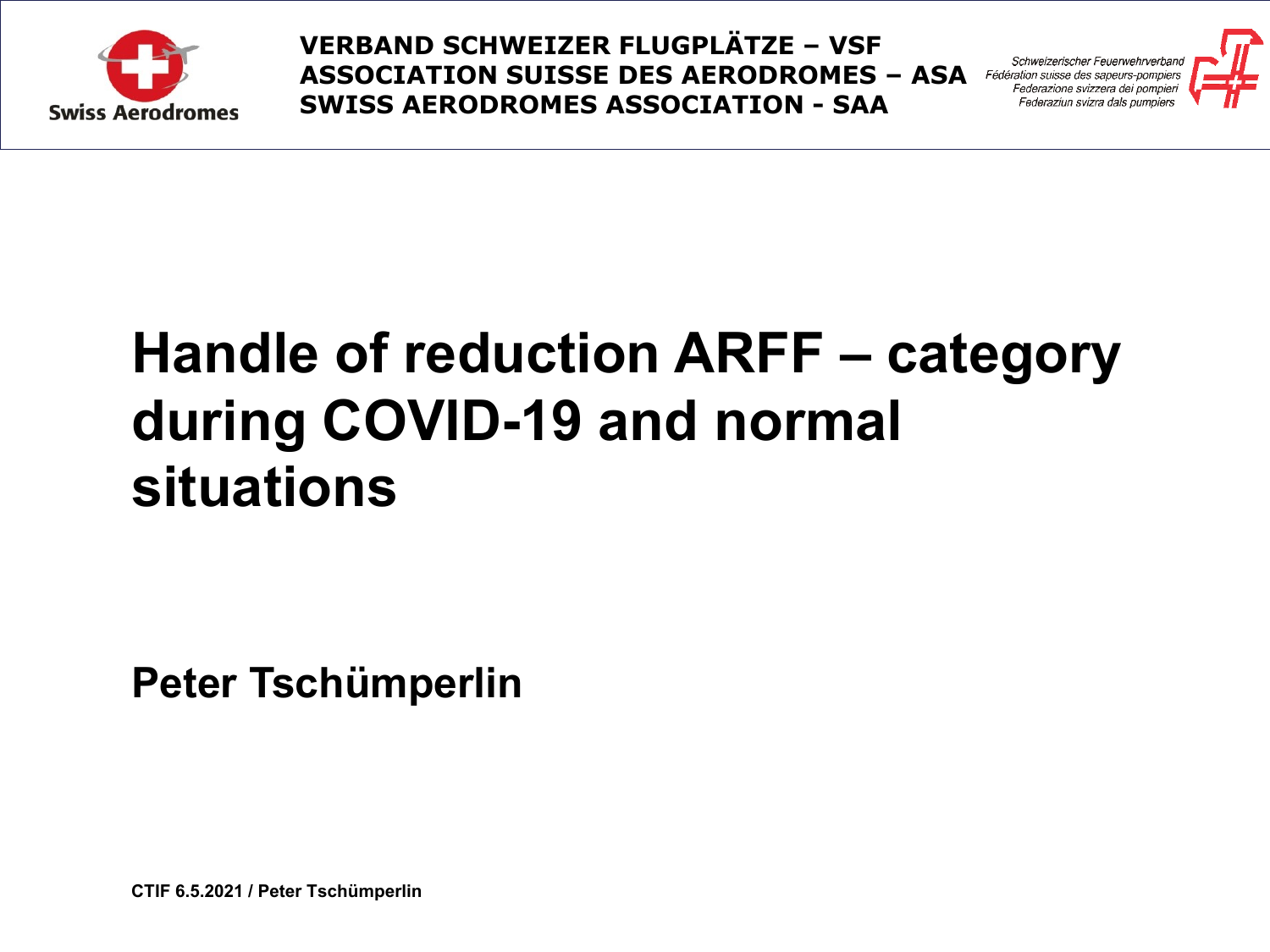



# **Regulation (EU) No 139/2014 for Aerodromes**

## **AMC2 ADR.OPS.B.010(a)(2) Rescue and firefighting services RFFS LEVEL OF PROTECTION**

#### **(a) The aerodrome operator should ensure that:**

2) the aerodrome category for rescue and firefighting is determined according to Table 1, based on the longest aeroplanes normally using the aerodrome and their fuselage width.......

(3) the rescue and firefighting level of protection provided is appropriate to the aerodrome category determined using the principles in (2) above except that where the number of movements (landing or take-off) of the aeroplanes performing passenger transportation in the highest category, normally using the aerodrome, is less than 700 in the busiest consecutive three months, the level of protection provided in accordance with (2) above may be reduced by no more than one category below the determined one.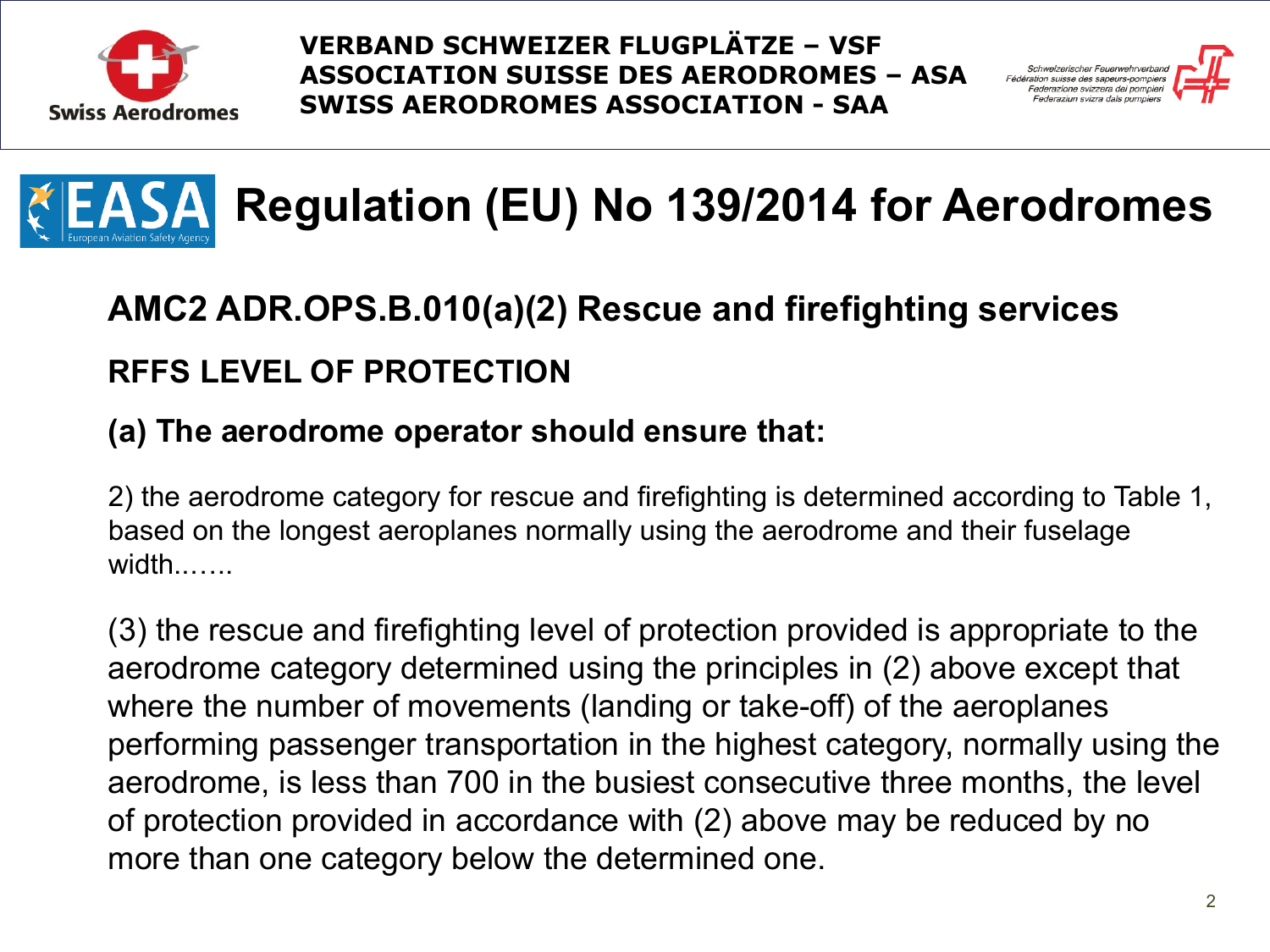





**ICAO Annex 14, Volume I, Aerodromes**

## **Level of protection to be provided**

9.2.3 The level of protection to be provided at an aerodrome for rescue an fire fighting shall be appropriate to the aerordrome category determined using the principles 9.2.5 and 9.2.6, expect that, where the number of movements of the aeroplanes in the highest category normally using the aerodrome is less than 700 in the busiest consecutive three months, the level of protection provided shall be not less than one category below the determined category.

9.2.5 The aerodrome category shall be determined from Table 9-1…………

9.2.6 If after selecting the category appropriate to the longest aeroplane's overall length, that aeroplane's fusalage width is greater than the maxium width in Table 9-1, column 3, for the category for that aeroplane shall be actually be one category higher.